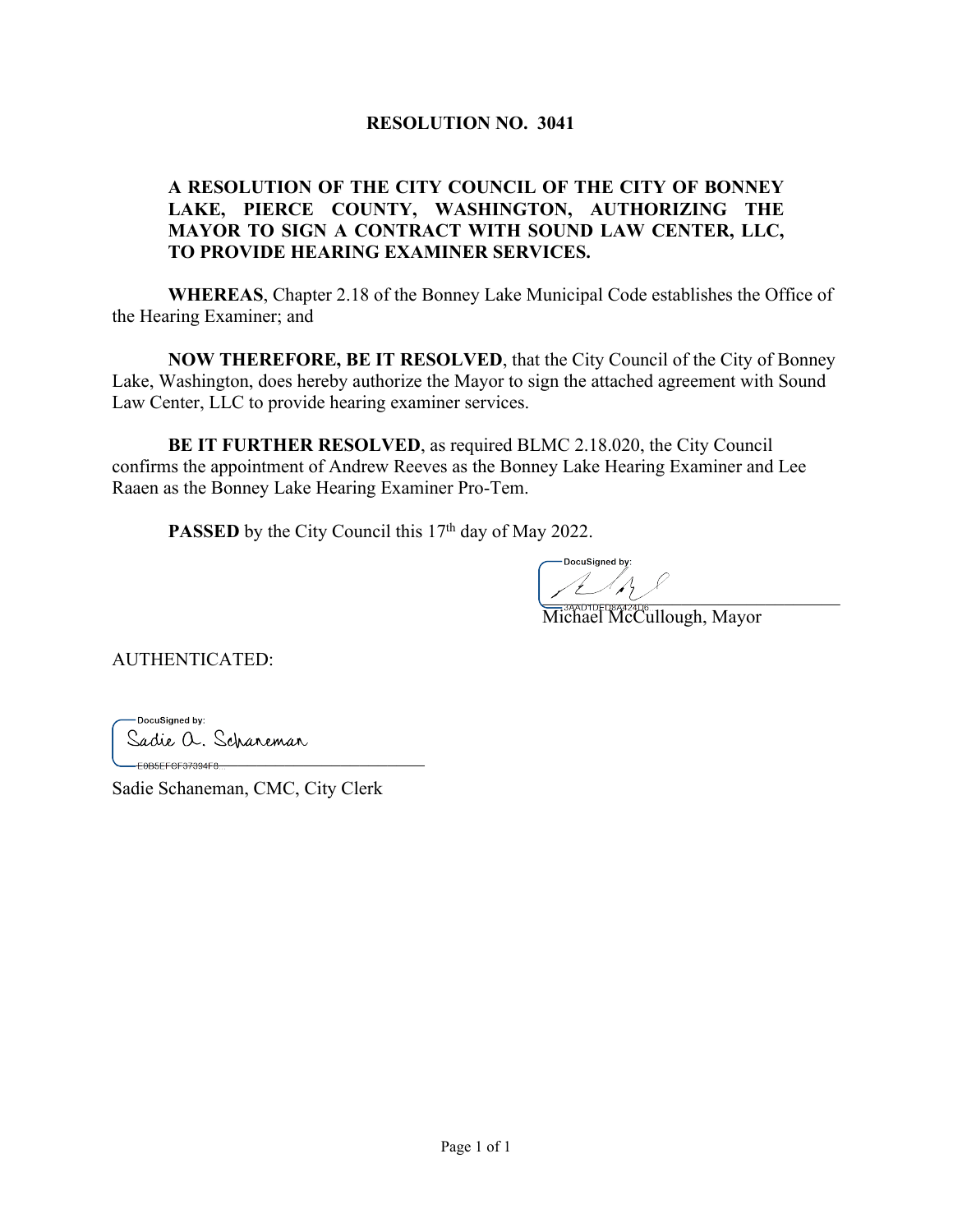# **City of Bonney Lake, Washington City Council Agenda Bill (AB)**

| <b>Department/Staff Contact:</b><br>Public Services Department<br>Jason Sullivan - Planning $&$<br><b>Building Supervisor</b> | <b>Meeting/Workshop Date:</b><br>May 17, 2022 | <b>Agenda Bill Number:</b><br>AB22-65 |
|-------------------------------------------------------------------------------------------------------------------------------|-----------------------------------------------|---------------------------------------|
| <b>Agenda Item Type:</b><br>Resolution                                                                                        | <b>Ordinance/Resolution Number:</b><br>3041   | <b>Councilmember Sponsor:</b>         |

**Agenda Subject:** Hearing Examiner Services

**Full Title/Motion:** A Resolution of the City Council of the City of Bonney Lake, Pierce County, Washington, Authorizing The Mayor To Sign A Contract With Sound Law Center, LLC., To Provide Hearing Examiner Services.

**Administrative Recommendation:** Approve

**Background Summary:** In December of 2021, the City's long time hearing examiner retired, and the City needs to select a new hearing examiner to consider and act on quasi-judicial land use actions, appeals of administrative decisions, code enforcement cases, and hearings related to uninhabitable structures under the provision of Chapter 35.80 RCW on behalf of the City as further discussed in the Scope of Work. Sound Law Center (SLC) has been selected as the most qualified firm to provide hearing examiner services for the City of Bonney Lake. SLC currently provides hearing examiner services for nearly fifty jurisdictions within the state to include Pierce County.

**Attachments:** Resolution 3041, Sound Law Center Contract, RFP Response (excluding writing samples and rules)

# **BUDGET INFORMATION**

**Budget Amount** \$6,000

*Ryan Johnstone, P.E.*



**Required Expenditure** \$6,600

> **by City Attorney:**  (if applicable):

**Budget Balance** -\$600

**Budget Explanation:** The required expenditure amount shown above is the \$825 retainer cost that will be charged each month for the remainder of the year. There will be additional cost based on the type of hearings that are required to be conducted as detailed in the rate structure. The plan is to adjust the fees associated with the different permits that are heard by the hearing examiner so that the applicant is covering those cost as a part of the application fee.

#### **COMMITTEE, BOARD & COMMISSION REVIEW** *Approvals:* **Yes No** Chair/Councilmember Dan Swatman **X** Councilmember Tom Watson **X Council Committee Review:** CDC Date: May 3, 2022 Councilmember Kelly McClimans **X** Forward to: **Consent Agenda: Ø** Yes □ No **Commission/Board Review: Hearing Examiner Review: COUNCIL ACTION** Workshop Date(s): May 3, 2022 Public Hearing Date(s): Meeting Date(s): May 17 2022 Tabled to Date: **APPROVALS Director: Mayor: Date Reviewed**  May 17 2022 May 3, 2022

*Michael McCullough*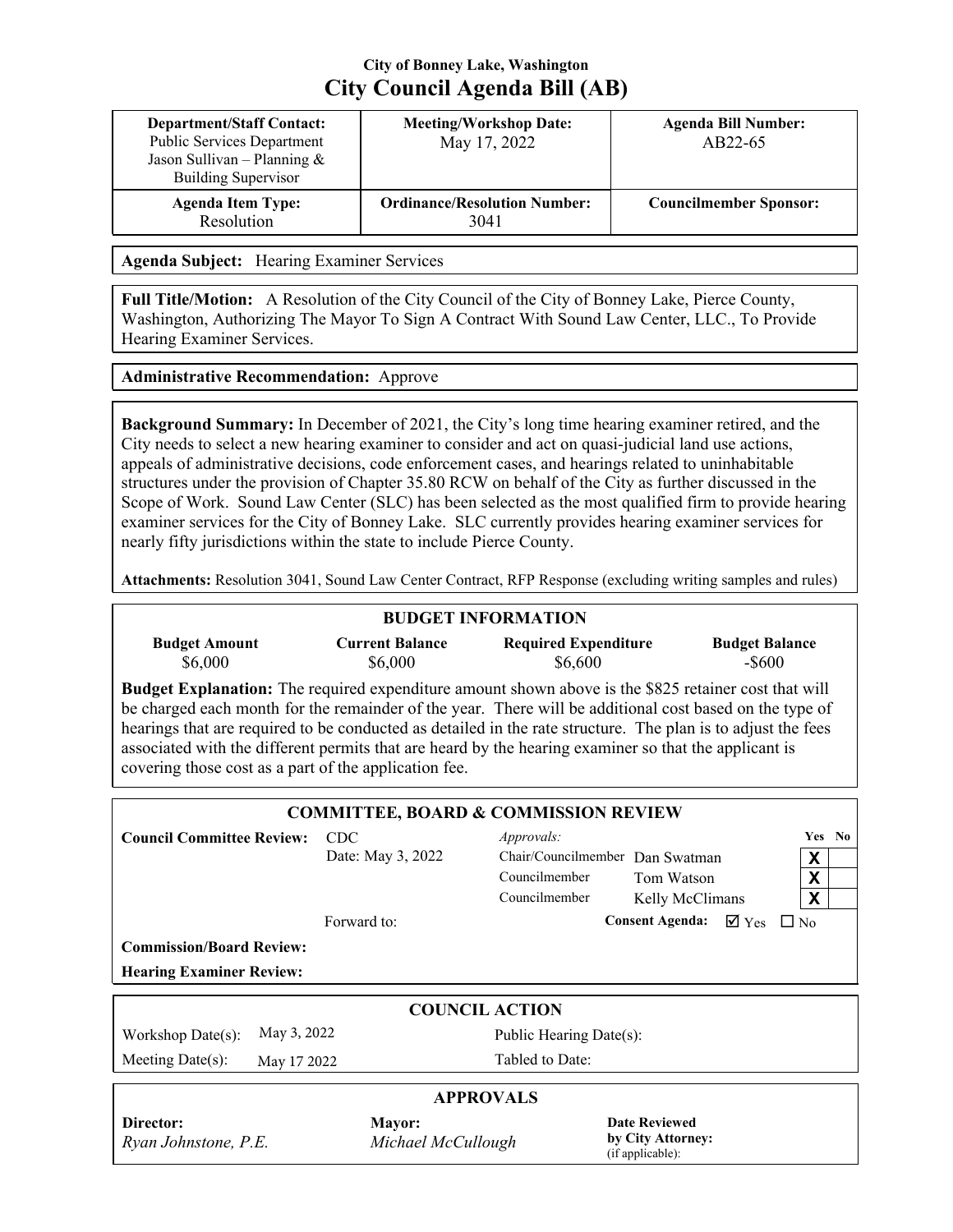#### **PROFESSIONAL SERVICES AGREEMENT for CONSULTANT SERVICES**

 THIS PROFESSIONAL SERVICES AGREEMENT ("Agreement") is made and entered into this 17<sup>th</sup> day of May, 2022, by and between the City of Bonney Lake ("City") and Sound Law Center ("SLC"), LLC. ("Consultant").

The parties hereby agree as follows:

1. **Scope of Work.** The Consultant shall perform all work and provide all materials described in the Scope of Work set out in **Exhibit A** attached hereto and incorporated herein by this reference. Such work shall be performed using facilities, equipment and staff provided by Consultant, unless otherwise agreed to as part of this agreement, and shall be performed in accordance with all applicable federal, state and local laws, ordinances and regulations. The Consultant shall exercise reasonable care and judgment in the performance of work pursuant to this Agreement. The Consultant shall make minor changes, amendments or revisions in the detail of the work as may be required by the City, such work not to constitute Extra Work under this Agreement.

2. **Ownership of Work Product.** Documents, presentations and any other work product produced by the Consultant in performance of work under this Agreement shall be tendered to the City upon completion of the work, and all such product shall become and remain the property of the City and may be used by the City without restriction; *provided*, that any such use by the City not directly related to the particular purposes for which the work product was produced shall be without any liability whatsoever to the Consultant.

3. **Payment.** The Consultant shall be paid by the City for completed work and services rendered under this Agreement pursuant to the rates and charges set out in Exhibit A, attached hereto and incorporated herein by this reference. Such payment shall be full compensation for work performed or services rendered and for all labor, materials, supplies, equipment, and incidentals necessary to complete the work. All billings for compensation for work performed under this Agreement shall list actual time and dates during which the work was performed and the compensation shall be figured using the rates set out in **Exhibit B**.

Acceptance of final payment by the Consultant shall constitute a release of all claims, related to payment under this Agreement, which the Consultant may have against the City unless such claims are specifically reserved in writing and transmitted to the City by the Consultant prior to acceptance of final payment. Final payment shall not, however, be a bar to any claims that the City may have against the Consultant or to any remedies the City may pursue with respect to such claims.

The Consultant and its sub consultants shall keep available for inspection, by the City, for a period of three years after final payment, the cost records and accounts pertaining to this Agreement and all items related to, or bearing upon, such records. If any litigation, claim or audit is started before the expiration of the three-year retention period, the records shall be retained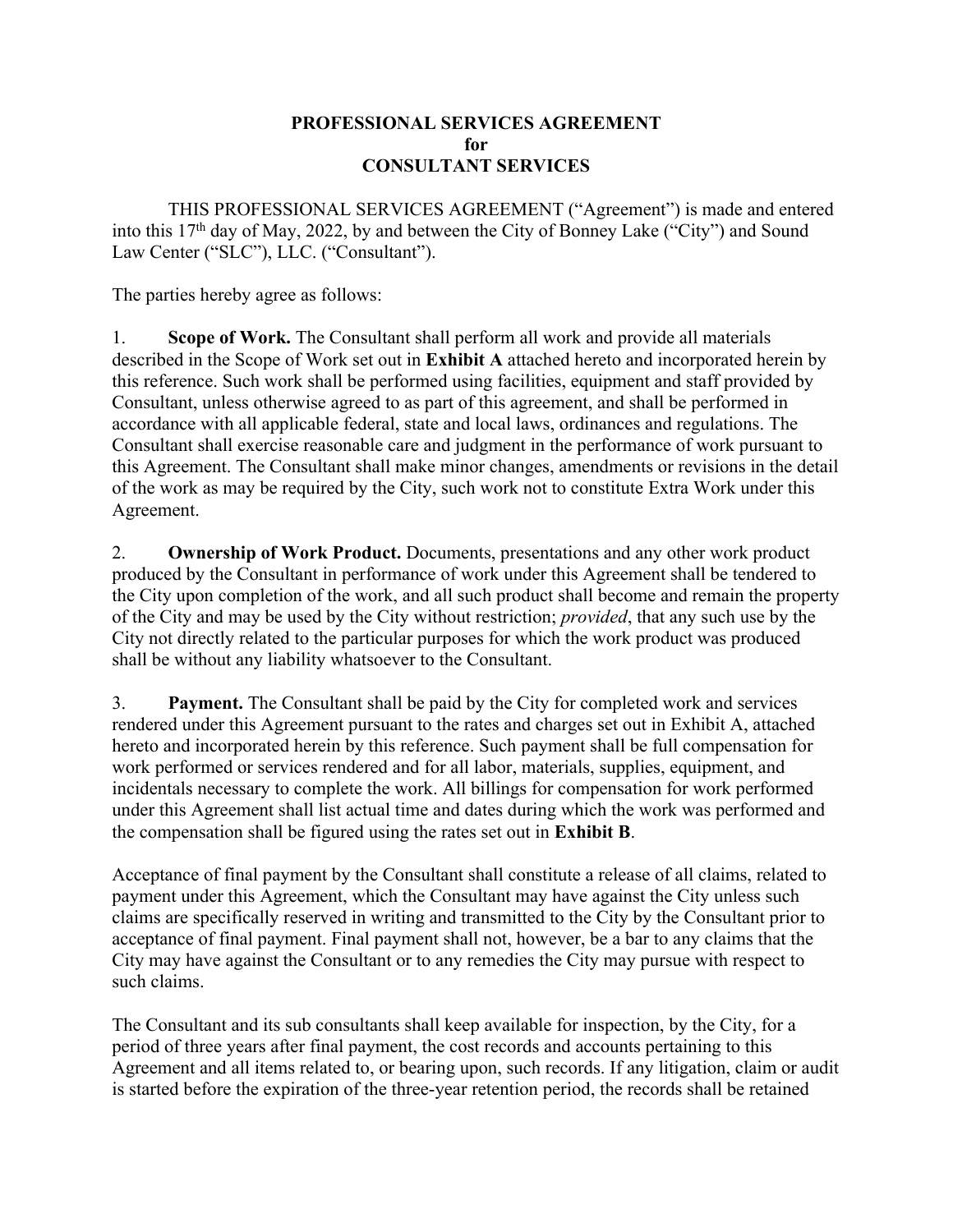until all litigation, claims or audit findings involving the records have been resolved. The threeyear retention period shall commence when the Consultant receives final payment.

4. **Changes in Work.** The Consultant shall make all revisions and changes in the work completed under the specified scope of work as are necessary to correct errors, when required to do so by the City, without additional compensation.

5. **Extra Work.** The City may desire to have the Consultant perform work or render services in addition to or other than work provided for by the expressed intent of the Scope of Work. Such work will be considered Extra Work and will be specified in a written supplement which will set forth the nature and scope thereof. Work under a supplement shall not proceed until authorized in writing by the City. Any dispute as to whether work is Extra Work or work already covered by this Agreement shall be resolved before the work is undertaken. Performance of the work by the Consultant prior to resolution of any such dispute shall waive any claim by the Consultant for compensation as Extra Work.

6. **Employment.** Any and all employees and/or independent contractors of Consultant, while engaged in the performance of any work or services required by the Consultant under this Agreement, shall be considered employees/contractors of the Consultant only and not of the City, and any and all claims that may or might arise under the Workman's Compensation Act on behalf of said employees, while so engaged; any and all taxes arising out of Consultant's or Consultant's employees'/contractors' work under this Agreement; and any and all claims made by a third party as a consequence of any acts, errors, or omissions on the part of the Consultant's employees/contractors, while so engaged, shall be the sole obligation and responsibility of the Consultant, except as provided in Section 12 of this agreement. The Consultant's relation to the City shall at all times be as an independent contractor.

7. **Nondiscrimination and Legal Compliance.** Consultant agrees not to discriminate against any client, employee or applicant for employment or for services because of race, creed, color, national origin, marital status, gender, age or handicap except for a bona fide occupational qualification with regard to, but not limited to, the following: employment upgrading; demotion or transfer; recruitment or any recruitment advertising; layoff or termination; rates of pay or other forms of compensation; selection for training; and rendition of services. The consultant represents and warrants that it is in compliance with and agrees that it will remain in compliance with the provisions of the Immigration Reform and Control Act of 1986, including but not limited to the provisions of the Act prohibiting the hiring and continued employment of unauthorized aliens and requiring verification and record keeping with respect to the status of each of its employees' eligibility for employment. The consultant shall include a provision substantially the same as this section in any and all contracts with sub consultants performing work required of the contractor under this contract. The consultant agrees to indemnify and hold the City harmless from any and all liability, including liability for interest and penalties, the City may incur as a result of the consultant failing to comply with any provisions of the Immigration Reform and Control Act of 1986. Consultant understands and agrees that if it violates this section, this Agreement may be terminated by the City, and that Consultant shall be barred from performing any services for the City in the future unless and until a showing is made satisfactory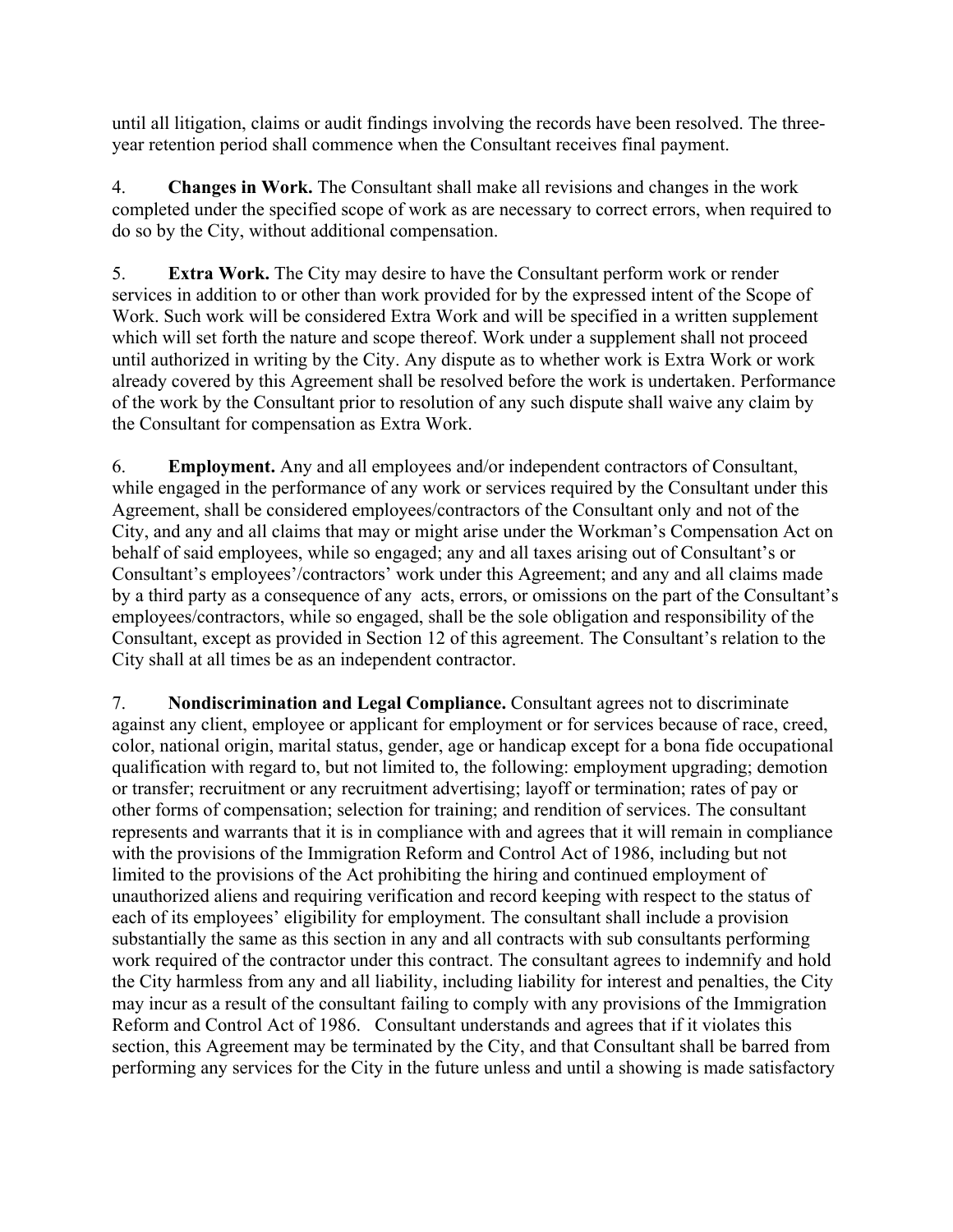to the City that discriminatory practices have terminated and that recurrence of such action is unlikely.

8. **Term.** This Agreement shall become effective upon the day of its execution by both parties, and shall terminate after one (1) year of the effective date of this Agreement.

9. **Termination by City.** The City may terminate this Agreement at any time upon not less than ten (10) days written notice to Consultant, subject to the City's obligation to pay Consultant in accordance with subsections A and B below.

- A. In the event this Agreement is terminated by the City other than for fault on the part of the Consultant, a final payment shall be made to the Consultant for actual cost of work complete at the time of termination of the Agreement. In addition, the Consultant shall be paid on the same basis as above for any authorized Extra Work completed. No payment shall be made for any work completed after ten (10) days following receipt by the Consultant of the termination notice. If the accumulated payment(s) made to the Consultant prior to the termination notice exceeds the total amount that would be due as set forth in this subsection, then no final payment shall be due and the Consultant shall immediately reimburse the City for any excess paid.
- B. In the event the services of the Consultant are terminated by the City for fault on the part of the Consultant, subsection A of this section shall not apply. In such event the amount to be paid shall be determined by the City with consideration given to the actual costs incurred by the Consultant in performing the work to the date of termination, the amount of work originally required which was satisfactorily completed to date of termination, whether that work is in a form or of a type which is usable by the City at the time of termination, the cost to the City of employing another person or firm to complete the work required and the time which may be required to do so, and other factors which affect the value to the City of the work performed at the time of termination. Under no circumstances shall payment made under this subsection exceed the amount which would have been made if subsection A of this section applied.
- C. In the event this Agreement is terminated prior to completion of the work, the original copies of all work products prepared by the Consultant prior to termination shall become the property of the City for its use without restriction; *provided*, that any such use by the City not directly related to the particular purposes for which the work product was produced shall be without any liability whatsoever to the Consultant.

10. **Termination by Consultant.** Consultant may terminate this Agreement only in response to material breach of this Agreement by the City, or upon completion of the work set out in the Scope of Work and any Extra Work agreed upon by the parties.

11. **Applicable Law; Venue.** The law of the State of Washington shall apply in interpreting this Agreement. Venue for any lawsuit arising out of this Agreement shall be in the Superior Court of the State of Washington, in and for Pierce County.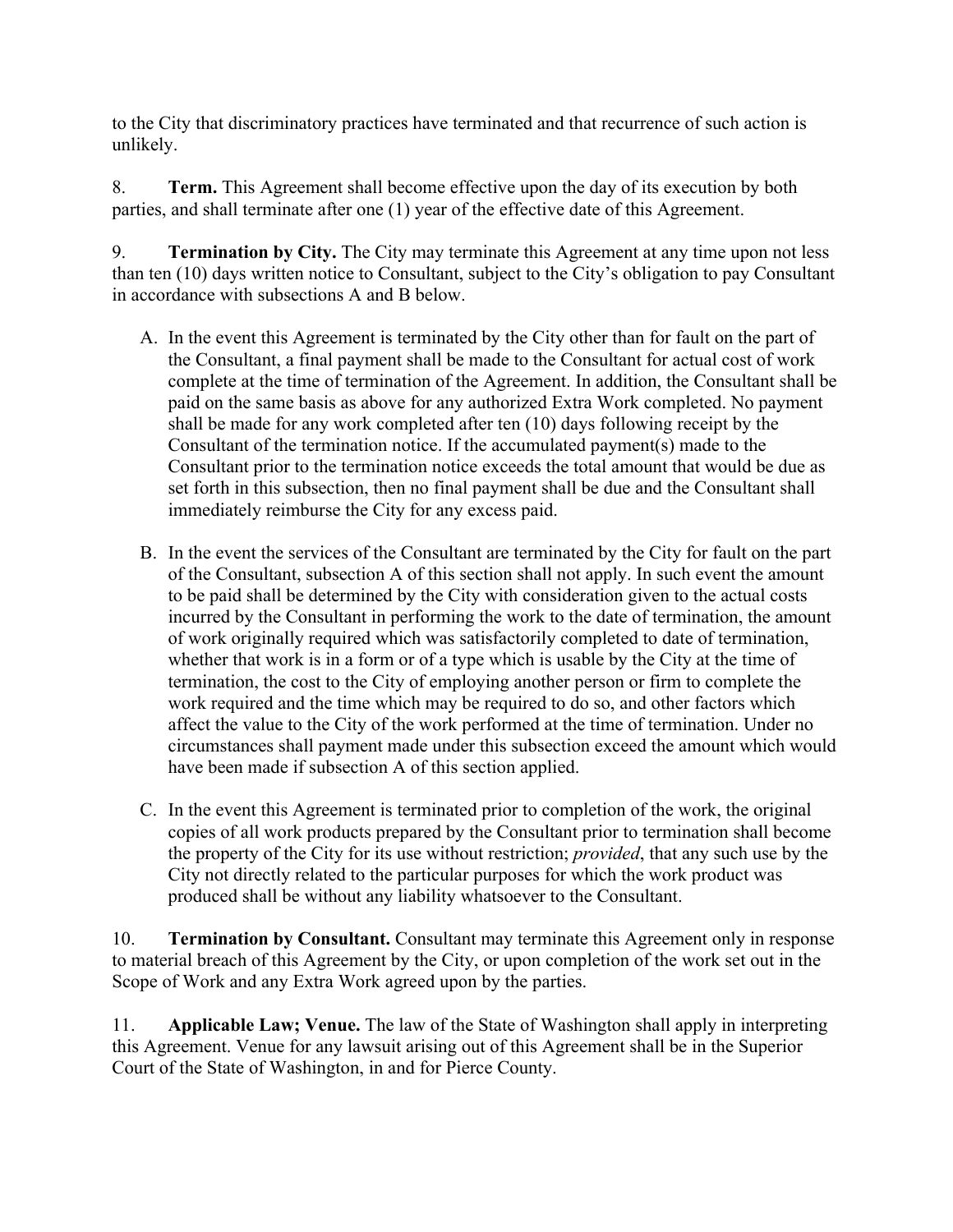## 12. **Indemnification / Hold Harmless**

Consultant shall indemnify and hold the City, its officers, officials, and employees harmless from any and all claims, injuries, damages, losses or suits including reasonable attorney fees arising out of or resulting from the negligent acts, errors or omissions of the Consultant in performance of this Agreement, except for injuries and damages caused by the sole negligence of the City. In the event of liability for damages arising out of bodily injury to persons or damages to property caused by or resulting from the concurrent negligence of the Consultant and the City, its officers, officials, and employees, the Consultant's liability, including the duty and cost to defend, hereunder shall be only to the extent of the Consultant's negligence. It is further specifically and expressly understood that the indemnification provided herein constitutes the Consultant's waiver of immunity under Industrial Insurance, Title 51 RCW, solely for the purposes of this indemnification. This waiver has been mutually negotiated by the parties. The provisions of this section shall survive the expiration or termination of this Agreement.

#### 13. **Insurance**

The Consultant shall procure and maintain for the duration of the Agreement, insurance against claims for injuries to persons or damage to property which may arise from or in connection with the performance of the work hereunder by the Consultant, its agents, representatives, or employees.

#### **A. Minimum Scope of Insurance**

Consultant shall obtain insurance of the types described below:

1. Automobile Liability insurance covering all owned non-owned, hired and leased vehicles (as applicable). Coverage shall be written on Insurance Services Office (ISO) form CA 00 01 or a substitute form providing equivalent liability coverage. If necessary, the policy shall be endorsed to provide contractual liability coverage. The Consultant affirms that each of its Independent Contractors serving the City will maintain appropriate individual automobile insurance coverage throughout the course of the contract term between the parties. Both parties acknowledge that the work the Consultant performs under this contract does not involve driving or the operation of a vehicle on behalf of, or for, the City.

2. Commercial General Liability insurance shall be written on ISO occurrence form CG 00 01 and shall cover liability arising from premises, operations, independent contractors and personal injury and advertising injury. The City shall be named as an insured under the Consultant's Commercial General Liability insurance policy with respect to the work performed for the City.

3. Workers' Compensation coverage as required by the Industrial Insurance laws of the State of Washington.

4. Professional Liability insurance appropriate to the Consultant's profession.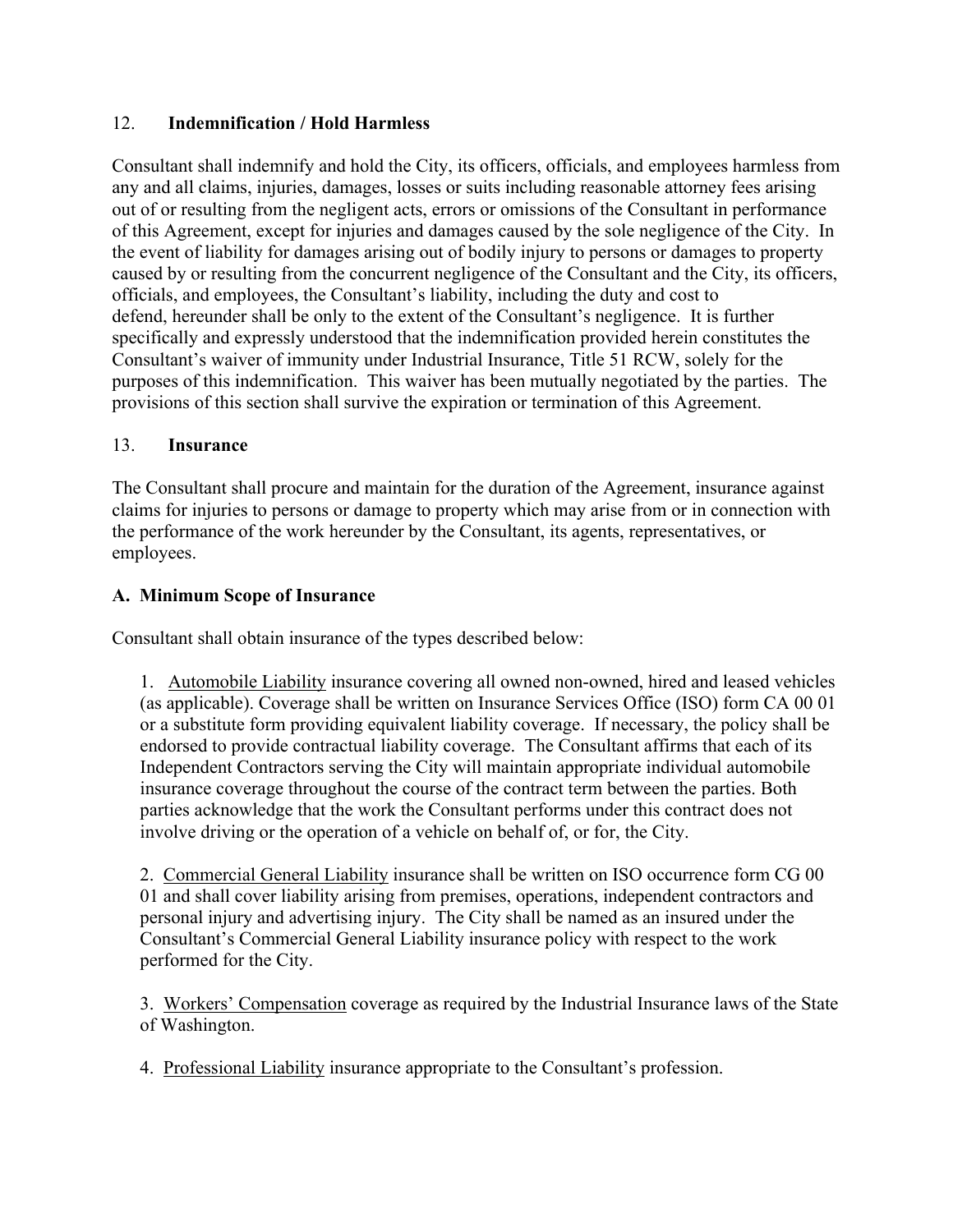## **B. Minimum Amounts of Insurance**

Consultant shall maintain the following insurance limits:

1. Automobile Liability insurance with a minimum combined single limit for bodily injury and property damage of \$1,000,000 per accident.

2. Commercial General Liability insurance shall be written with limits no less than \$1,000,000 each occurrence, \$2,000,000 general aggregate.

3. Professional Liability insurance shall be written with limits no less than \$1,000,000 per claim and \$1,000,000 policy aggregate limit.

#### **C. Other Insurance Provisions**

The insurance policies are to contain, or be endorsed to contain, the following provisions for Automobile Liability, Professional Liability and Commercial General Liability insurance:

1. The Consultant's insurance coverage shall be primary insurance as respect the City. Any insurance, self-insurance, or insurance pool coverage maintained by the City shall be excess of the Consultant's insurance and shall not contribute with it.

2. The Consultant's insurance shall be endorsed to state that coverage shall not be cancelled by either party, except after thirty (30) days prior written notice by certified mail, return receipt requested, has been given to the City.

## **D. Acceptability of Insurers**

Insurance is to be placed with insurers with a current A.M. Best rating of not less than A:VII.

## **E. Verification of Coverage**

Consultant shall furnish the City with original certificates and a copy of the amendatory endorsements, including but not necessarily limited to the additional insured endorsement, evidencing the insurance requirements of the Consultant before commencement of the work.

14. **Subletting or Assigning.** The Consultant shall not sublet or assign any of the work covered by this Agreement without the express written consent of the City.

15. **Entire Agreement.** This Agreement represents the entire Agreement between the parties. No change, termination or attempted waiver of any of the provisions of the Agreement shall be binding on any party unless executed in writing by authorized representatives of each party. The agreement shall not be modified, supplemented or otherwise affected by the course of dealing between the parties.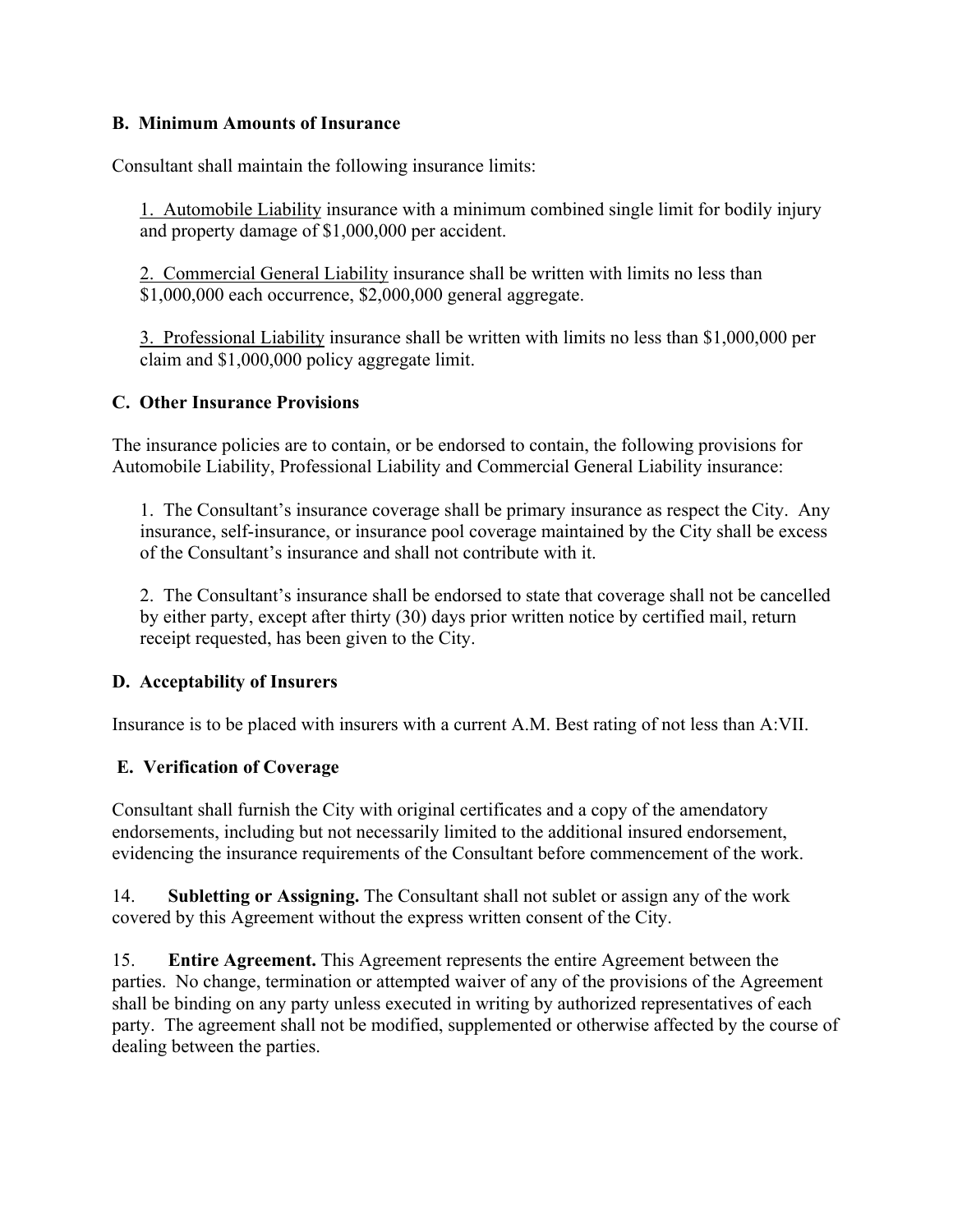16. **Waiver.** Failure by any party to this Agreement to enforce any provision of this Agreement or to declare a breach shall not constitute a waiver thereof, nor shall it impair any party's right to demand strict performance of that or any other provision of this Agreement any time thereafter.

17. **Severability.** If any provision of this Agreement or its application is held invalid, the remainder of the Agreement or the application of the remainder of the Agreement shall not be affected.

18. **Execution and Acceptance.** This Agreement may be executed in several counterparts, each of which shall be deemed to be an original having identical legal effect. The Consultant hereby ratifies and adopts all statements, representations, warranties, covenants, and agreements contained in the supporting materials submitted by the Consultant, and does hereby accept the Agreement and agrees to all of the terms and conditions thereof.

IN WITNESS WHEREOF, the parties hereto have executed this Agreement as of the date first above written.

CITY OF BONNEY LAKE CONSULTANT

**DocuSianed by:**  $\mathbf{B} \mathbf{y}:$  By:

Michael McCullough, Mayor Andrew Reeves

Docu Signed by: E9497F9D637B4F5...

Managing Attorney for SLC, LLC.

**Attachments:** Exhibit A: Scope of Work Exhibit B: Rates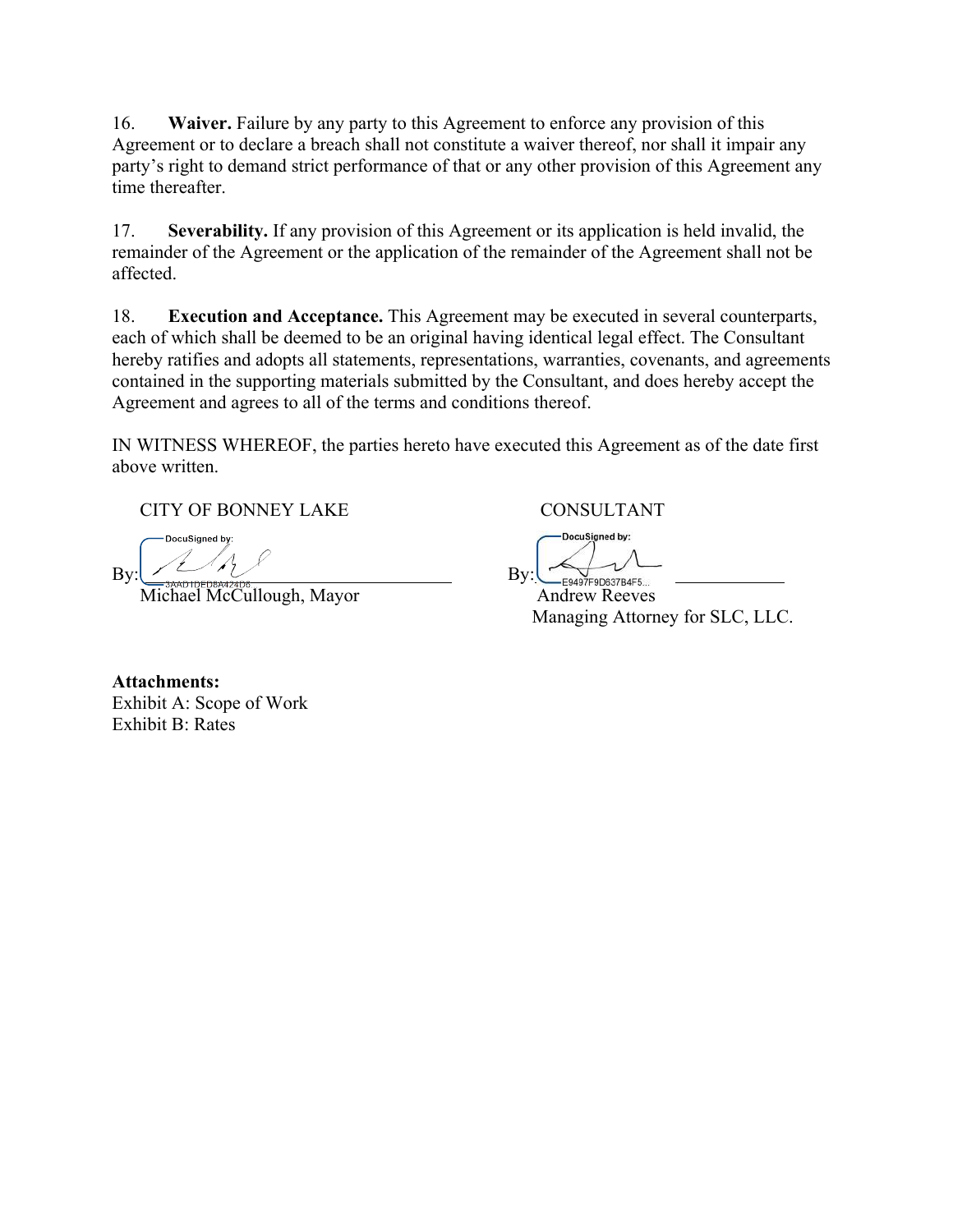# **EXHIBIT A SCOPE OF WORK**

## **1. General**

## Rules

The Consultant will establish the rules for hearings, which provides for the cross-examination of witnesses, and procedural matters related to the duties of the Consultant consistent with Chapter 2.18 BLMC and Chapter 14.60 BLMC. Any rule(s) or procedure(s) prepared by the Consultant shall be made in writing and provided to the City.

## **Hearings**

Hearings may be held in-person or virtually as mutually agreed to by the City and the Consultant. The Consultant shall provide adequate technology and equipment required for successful audio and video connection capabilities. The Consultant shall reserve 3<sup>rd</sup> Monday of each month from 1:00 PM to 4:00 PM for Bonney Lake hearings. Hearings may occur outside of this timeframe upon mutual agreement between the City and the Consultant.

## Electronic Documents

The Consultant shall have adequate technology and equipment to receive large volumes of records in digital format. No paper copies of permit files, hearing records, staff reports, or submitted exhibits will be provided to the Consultant by the City.

# Annual Report

The Consultant shall prepare an Annual Report, in writing, detailing the matters heard by the Consultant and recommendations on improvements to the hearing examiner process and/or municipal code. Such report shall include a summary of the examiner's decisions and costs since the last report. The report shall be provided by January  $31<sup>st</sup>$  of each year.

# Annual Training Session

The Consultant shall provide one annual training session on a mutually agreed upon land use or code enforcement topic.

# **2. Quasi-Judicial Land Use Action Decisions**

The Consultant shall conduct open public hearings and render a decision in writing, supported by findings of fact on all quasi-judicial permit applications identified as Type 3A and 3B permits in BLMC 14.30.010 which includes but is not limited to shoreline conditional use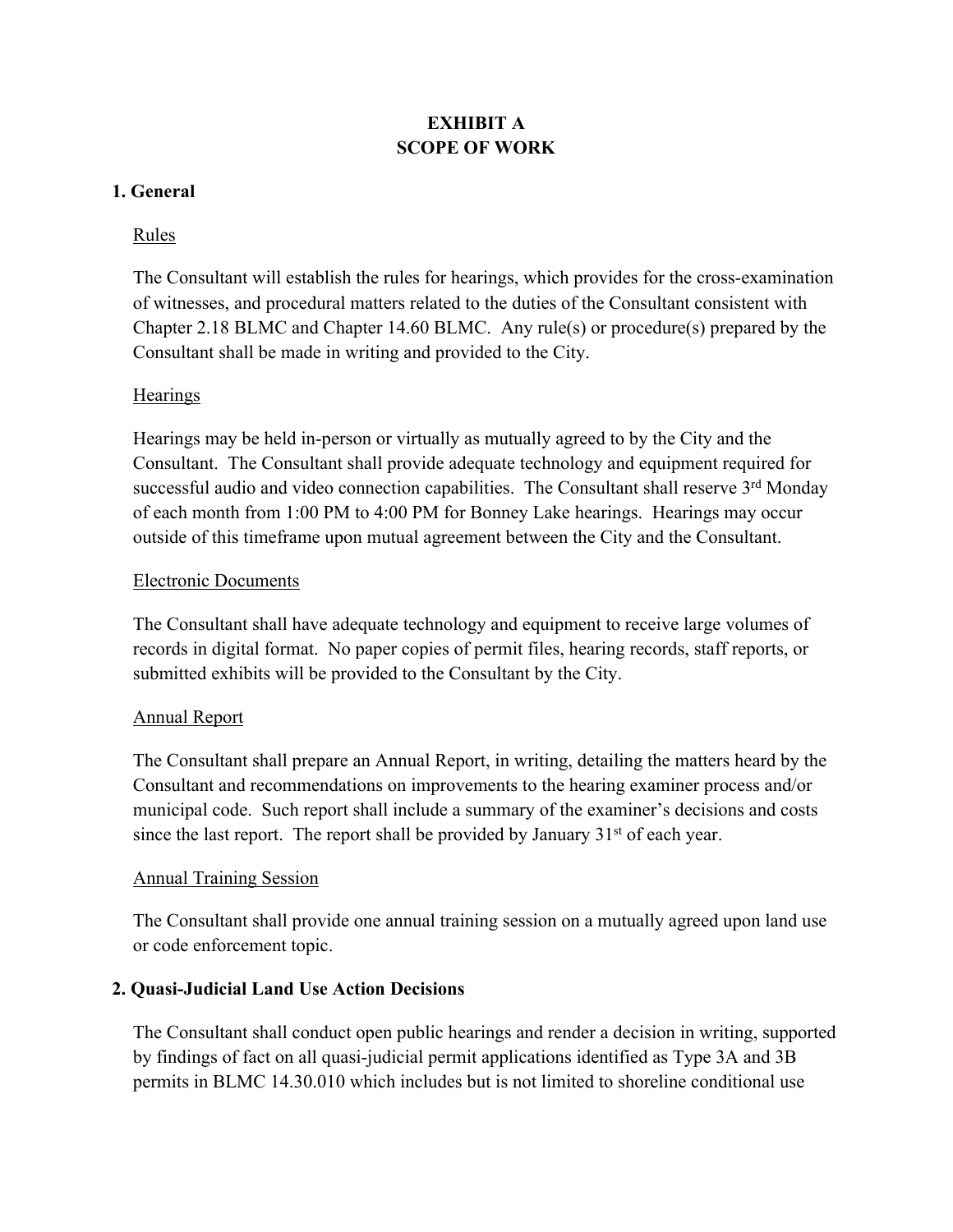permits, shoreline variances, preliminary plats, zoning variances, conditional use permits, and critical area reasonable use exceptions.

## **3. Zoning Reclassification Recommendation**

The Consultant shall conduct open record hearings for proposed zoning reclassification and issue a recommendation to the City Council in writing, supported by findings of fact, as to the proposal's compliance with Chapter 14.90 BLMC.

## **4. Administrative Decision Appeals**

The Consultant shall conduct open record appeal hearings of administrative decisions and render a decision in writing, supported by findings of fact.

## **5. Code Enforcement**

The Consultant shall hear and render decisions on code enforcement related items discussed further in this section, including but not limited to:

## Notice of Violation Appeals

The Consultant shall conduct open record appeal hearings of notice of violations issued by the City and issue a written decision, supported by findings of fact, as to whether the violation occurred and/or is still occurring and determination to support or modify the corrective action ordered by the City consistent with the provisions of BLMC 14.130.120.

## Civil Penalty Appeals

The Consultant shall conduct open record appeal hearings related to the imposition of civil penalties issued by the City and issue a written decision, supported by findings of fact, affirming, vacating, or modifying the assessment and/or amount of the civil penalties consistent with the provisions of BLMC 14.130.120.

## Unfit Building Hearings and Decisions

The Consultant shall serve as the public officer as defined in RCW 35.80.020 and have the powers granted to the office in RCW 35.80.030, except that the City shall provide all administrative functions such as preliminary investigations and the serving of notices. In this role the Consultant shall conduct required hearings, issue written decisions, supported by findings of fact, as to the habitability of structures/premises within the City, and determine if the structure/premise should be repaired, altered, demolished, or vacated consistent with the provisions of RCW 35.80.030 and BLMC 14.13.160.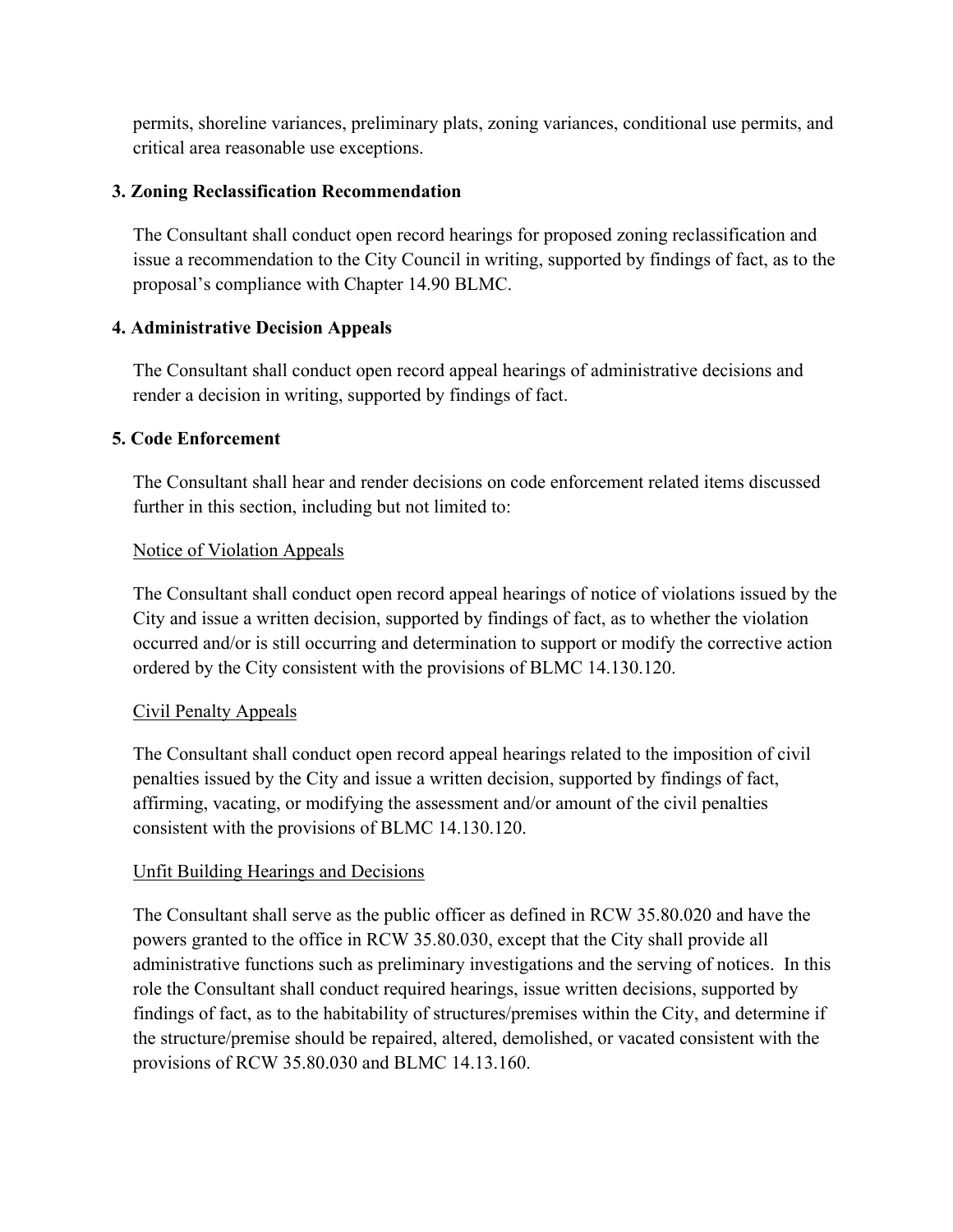# **EXHIBIT B RATES**

- $\bullet$  \$825 monthly retainer covering the cost of Item 1 labeled General in the Scope of Work Exhibit A
- Permit application hearings shall be billed at the following flat rates:

| \$1,750                   | \$3,000                        | \$3,850                   |
|---------------------------|--------------------------------|---------------------------|
| Single-Family Residential | Nonresidential Variances       | Consolidated hearings on  |
| and Duplex Variances      | and Conditional Use            | permit applications not   |
|                           | Permits                        | including any appeals     |
| Single-Family Residential | Multifamily Variances and      | <b>Preliminary Plats</b>  |
| and Duplex Conditional    | <b>Conditional Use Permits</b> |                           |
| Use Permits               |                                |                           |
| Zoning Reclassifications  | Reasonable Use Exemption       | Shoreline Variances and   |
|                           |                                | Shoreline Conditional Use |
|                           |                                | Permits                   |

- Appeals of Administrative Decisions shall be billed at a rate of \$225 per hour.
- Code Enforcement Hearings shall be billed at a rate of \$225 per hour.
- Permit Applications and other hearing not specifically provided for shall be billed at a rate of \$225 per hour.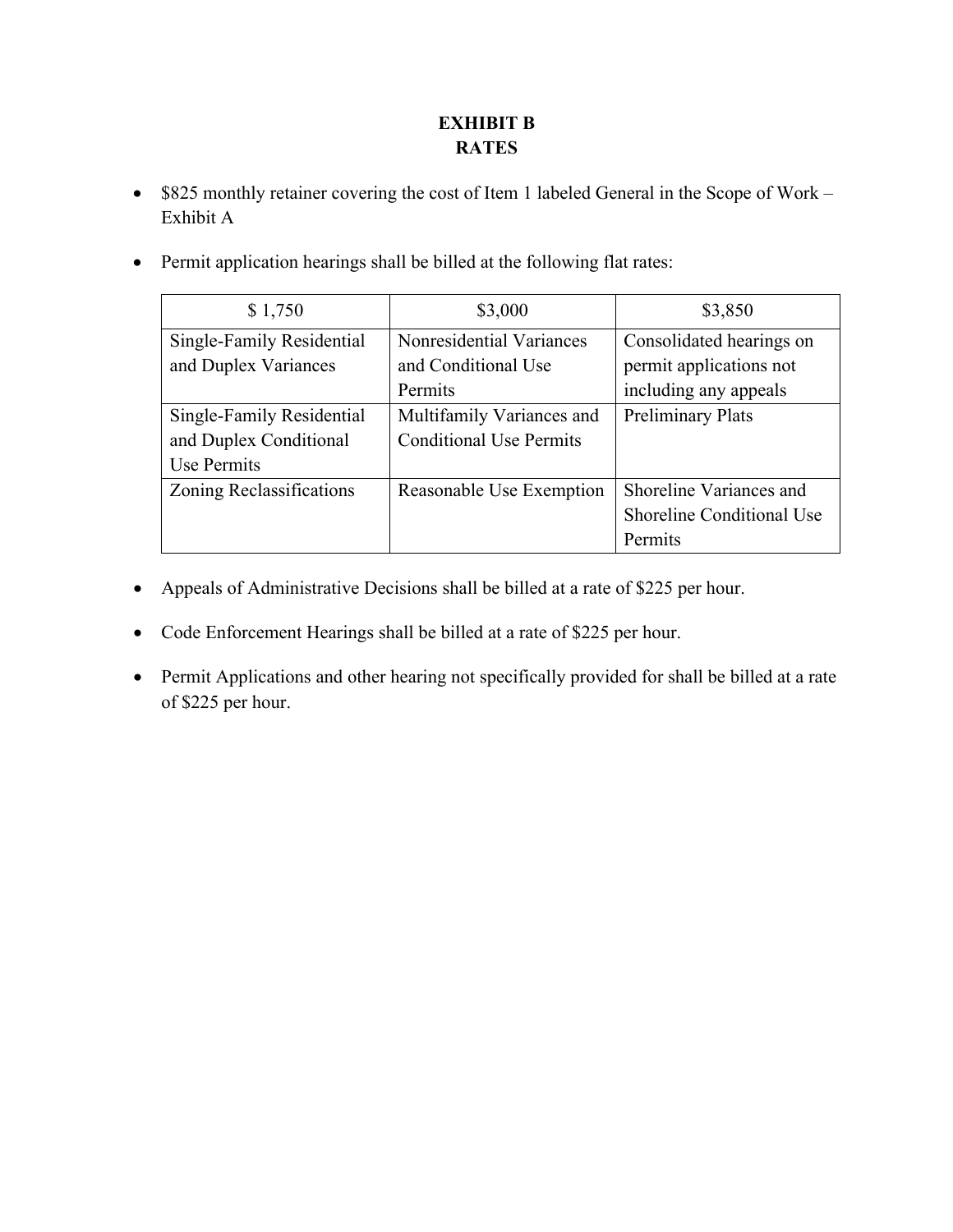#### **Sound Law Center Response to City of Bonney Lake RFP for Hearing Examiner Services**

To: City of Bonney Lake Attn: Jason Sullivan, RFP Coordinator RE: Hearing Examiner RFP Via email to sullivanj $(\partial \text{cobl.us})$ 

We propose that Andrew Reeves (WSBA #47116), of Sound Law Center (SLC), be selected to serve as the Hearing Examiner for the City of Bonney Lake, to provide land use application hearings, administrative appeal hearings, code enforcement hearings, and other quasi-judicial hearings at the City's request, using remote meeting technology except as otherwise required under the municipal code.

We provide in the attachments a summary of our qualifications and experience with providing hearings and other quasi-judicial services to cities and counties in Washington, including our experience with the State Environmental Policy Act, the Shoreline Management Act, and the Growth Management Act; our method and approach to the role of the Hearing Examiner in working with and interpreting regulations in different jurisdictions; two samples of written decisions; sample rules of procedures; professional references; and a fee proposal.

Andrew Reeves, who received a B.A. from New York University in 2004 and a J.D. from the University of Arizona in 2011, would serve as the primary hearing officer working with the City but, as detailed below, SLC has several qualified hearing officers able to provide services on a pro-tempore basis, if needed.

Thank you for considering Sound Law Center to provide Hearing Examiner services for the City of Bonney Lake. We look forward to hearing from you.

Sincerely,

Andrew Reeves, Managing Attorney for SLC

Sound Law Center, LLC Offices 4500 9th Avenue NE, Suite 300 Seattle, WA 98105 916-541-3543 (cell phone) andrew@soundlawcenter.com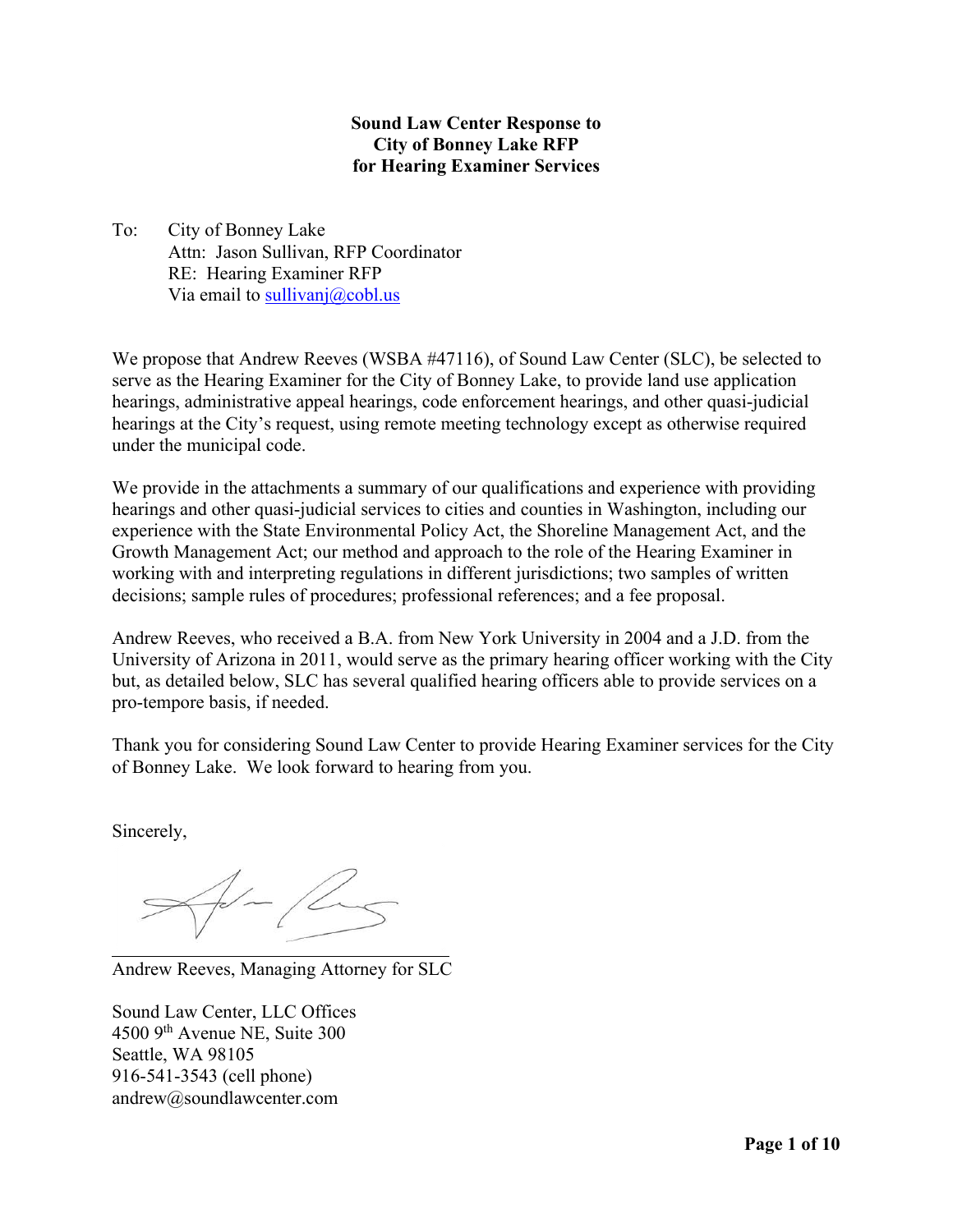#### **A. QUALIFICATIONS, EXPERIENCE, & AVAILABILITY**

#### Qualifications of Individual Hearing Officers

The member of Sound Law Center who would be dedicated to serving the City of Bonney Lake, as its primary hearing officer, is Andrew Reeves, with support provided by additional SLC members as needed. Each has extensive experience with the courts and administrative law systems involving land use and environmental law decisions, including SEPA appeals. Perhaps most importantly, of the several thousand decisions our hearing officers have produced in the last 25+ years, less than one percent have been appealed and—of the few that have been—we are unaware of any published decision reversing one of our decisions by the state's appellate courts or, for that matter, any decision that resulted in significant costs, resources, penalties, fines, etc. for any of our client jurisdictions. Put simply… while appeals are inevitable with the types of contentious matters that our hearing officers regularly preside over, SLC's hearing officers and the team that supports them have the knowledge, expertise, and skill to minimize the potential for appeals (especially successful ones), a *significant* cost-savings for the jurisdictions we serve.

#### *Mr. Reeves*

Andrew Reeves joined Sound Law Center as a Hearing Examiner and its Chief Legal Writer after serving as a judicial clerk at the Washington State Court of Appeals. In his years at the Court, Mr. Reeves worked on over 100 appellate decisions, including complex decisions on SEPA appeals, LID appeals, tax appeals, and Growth Management Hearings Board appeals. Prior to that, he was the Sol Resnick Water Resources Fellow at the University of Arizona, where he graduated from law school with honors. He is experienced in land use and environmental law and regularly publishes and teaches on these subjects. Since joining SLC, Mr. Reeves has held hearings and/or written decisions on over 1,500 land use, environmental, and administrative law matters. During the last five years, he has also served as the primary Hearing Examiner in over 35 jurisdictions, including: Anacortes, Arlington, Bainbridge Island, Bremerton, Burien, Burlington, Clallam County, Coupeville, Des Moines, Hunts Point, Island County, Issaquah, Kent, Kitsap County, Lacey, Lake Stevens, Langley, Medina, Normandy Park, Oak Harbor, Ocean Shores, Pierce County, Port Angeles, Port Orchard, Puyallup, Sedro-Woolley, Skagit County, Snohomish, Tukwila, and Tumwater. Mr. Reeves has also appeared as a Hearing Examiner or Pro-Temp Hearing Examiner in over a dozen other jurisdictions during this time, served as Sound Transit's appointed Hearing Examiner for appeals concerning relocation assistance matters associated with development of the region's light rail system, and provided pro bono appellate expertise on a range of other non-land use matters for various nonprofit organizations in the Tacoma area (where he resides).

#### *Mr. Raaen*

Lee Raaen has worked with SLC as a Hearing Examiner since it was founded nearly ten years ago. Since graduating from the University of Oregon Law School in 1978, he has spent thirty years representing clients as an attorney on land use, real property, and environmental issues, appearing before numerous hearing examiners, the Shoreline Hearings Board, all levels of the Washington courts, the federal district courts, and the Ninth Circuit Court of Appeals. Mr. Raaen has also served as a Hearing Examiner in several jurisdictions, including Des Moines, Hunts Point, Kent, Lacey, Medina, and Tumwater. He would be available to serve the City of Bonney Lake, as a pro-temp hearing officer, on an as-needed basis.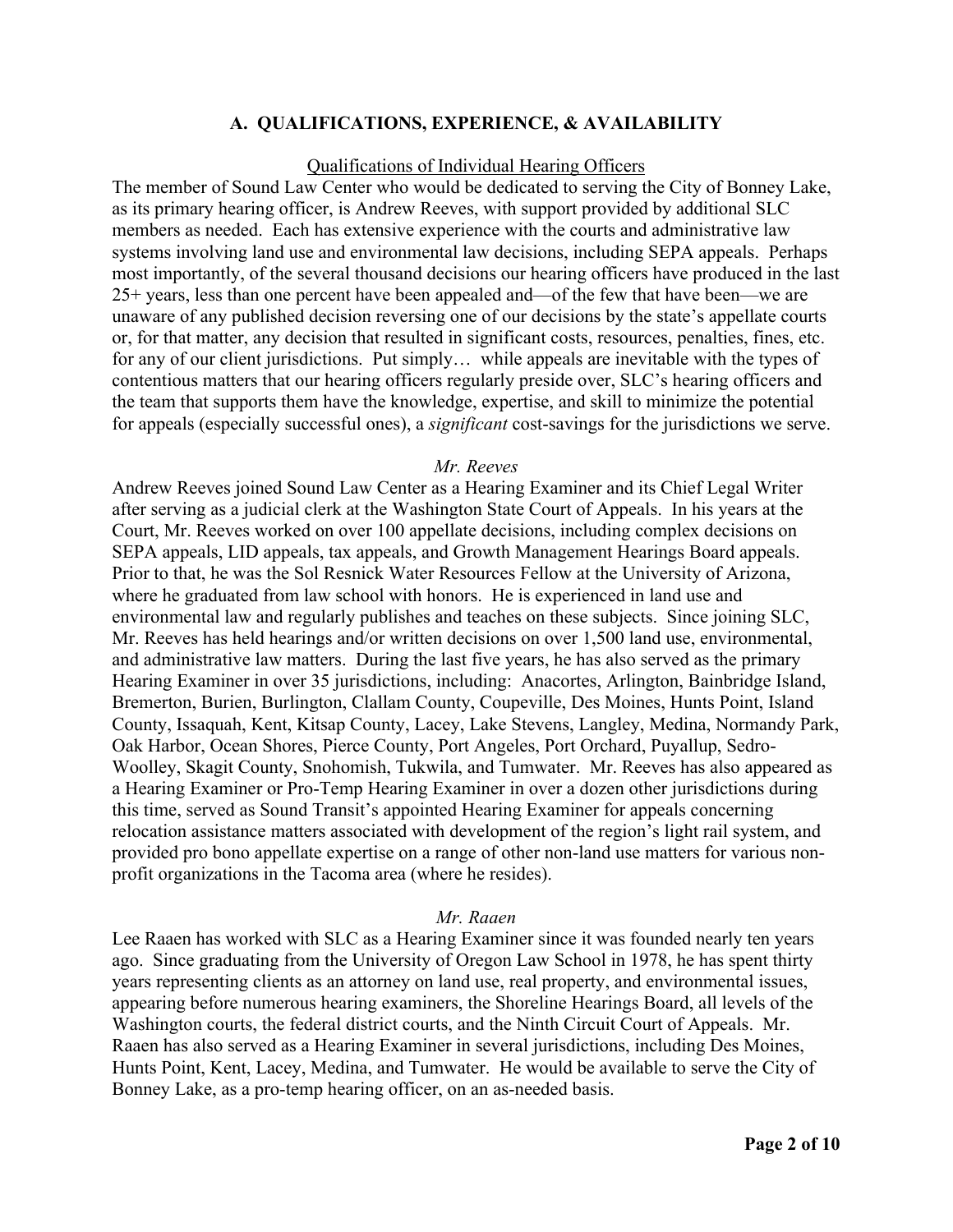#### Information on Support Staff

#### *Mr. Ortman*

Attorney David Ortman provides support services for the hearing officers of SLC, including coordinating hearing schedules, prepping files for hearings, writing assistance, and delivering decisions on time. He is our designated contact person for scheduling hearings which ensures that no ex parte contacts occur between our hearing officers, the jurisdictions in which we work, and the parties to any appeals. He also ensures that all procedural communications are addressed in a timely manner. As discussed elsewhere in this proposal, SLC produces over 150 decisions a year on land use applications, appeals, and code enforcement matters. Mr. Ortman ensures that all decisions are delivered in a timely manner, consistent with state law and municipal code requirements. Mr. Ortman graduated from Bethel College, with honors, in 1978 and passed the Washington State Bar Exam in 2006.

#### *Mr. Sorter*

Attorney Peregrin Sorter joined Sound Law Center as its Chief Legal Writer after working as a staff attorney for over ten years at Division II of the Washington State Court of Appeals. He has also argued appeals in all three divisions of the Washington State Court of Appeals. Peregrin graduated in 2008 from Rutgers School of Law, where he received the Blaine E. Capehart Award for Legal Writing Excellence and was honored to teach Constitutional Law to high school students as a Marshall Brennan Fellow. As SLC's Chief Legal Writer, Mr. Sorter ensures that all decisions produced by SLC are clear, cogent, well-organized and—perhaps most critically legally defensible. Very few of SLC's decisions are appealed. We believe Mr. Sorter's appellate experience (along with the similar experience of Mr. Reeves) contributes, significantly, to our negligible appeal rates.

#### *Mr. Savage*

Neil Savage serves as SLC's legal editor. Mr. Savage reviews all of our decisions prior to delivery to ensure consistency, professionalism, and readability. We recognize that many Hearing Examiners do not employ the services of a legal editor. In our view, Mr. Savage's role is vital. Few things frustrate those involved in the land use application process or appeal process more than being left with the feeling that the process was either ad hoc or unprofessional. Final decisions or orders riddled with mistakes contribute to this feeling. Using Mr. Savage's services helps SLC ensure that, no matter the outcome of any particular hearing, all those involved are left with the impression that the process was carried out with the utmost professionalism. Mr. Savage graduated from Lewis and Clark Law School in 1989 and also works as a freelance editor and back-of-the-book indexer for legal publishers across the country.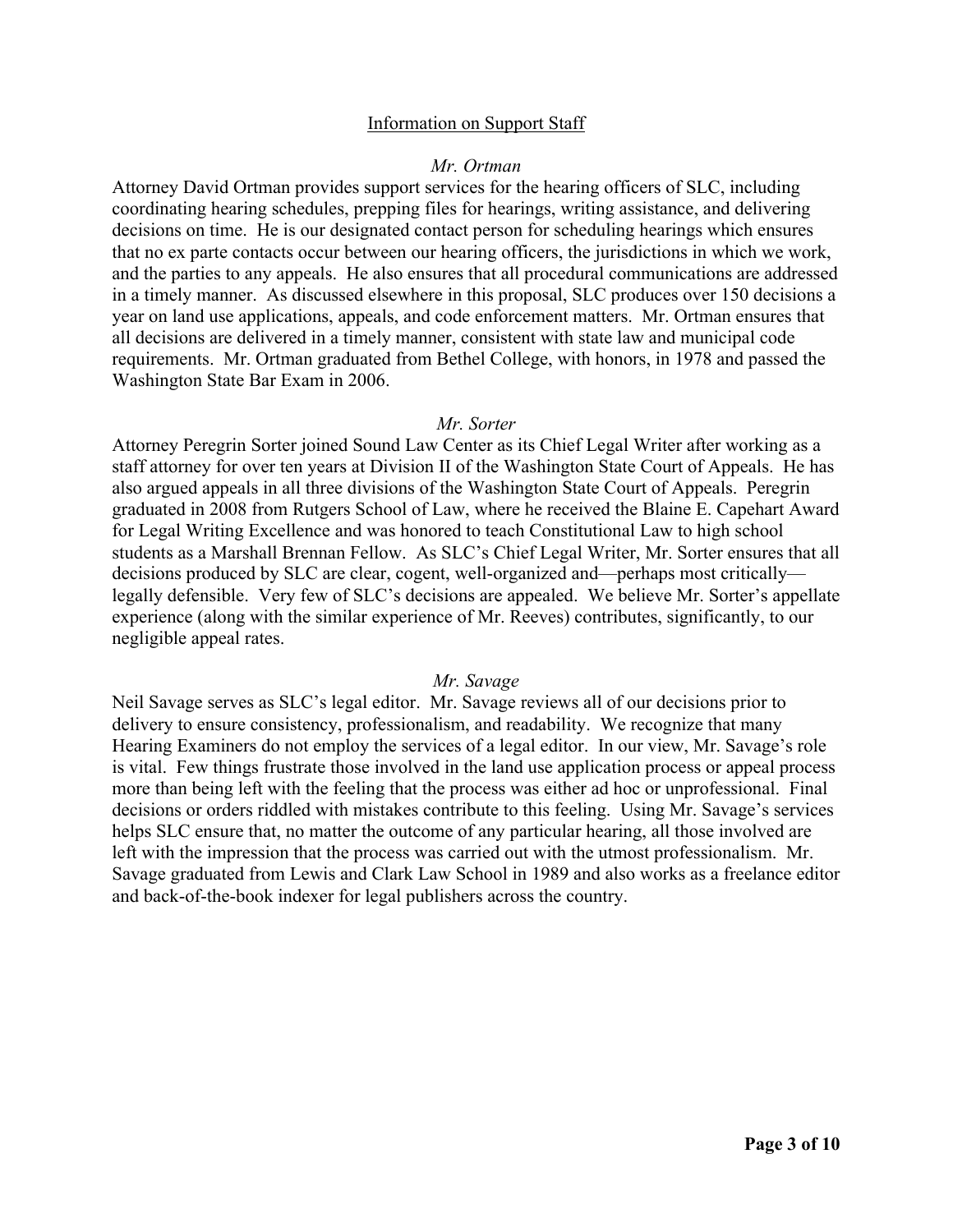## Representative List of Experience in Serving Municipalities (Specific to Mr. Reeves)

| City/County                   | Years            | Decisions, Total & Type                                                                               |
|-------------------------------|------------------|-------------------------------------------------------------------------------------------------------|
| <b>Bremerton</b>              | $2016$ – Present | Approximately 20 Land Use Matters,<br>and 250 Code Enforcement Hearings                               |
| <b>Burien</b>                 | $2016$ – Present | Approximately 10 Land Use Hearings, 10<br>Administrative Appeals, and 15 Code Enforcement<br>Appeals  |
| Clallam County 2016 – Present |                  | Approximately 50 Land Use Hearings, 10<br>Administrative Appeals, and 25 Code Enforcement<br>Hearings |
| Hunts Point                   | $2016$ – Present | Approximately 10 Land Use Hearings, 20 Shoreline<br>Hearings, and 2 SEPA Appeals                      |
| Issaquah                      | $2016$ – Present | Approximately 20 Land Use Hearings, 5 SEPA<br>Appeals, and 20 Administrative Appeals                  |
| Kent                          | $2016$ – Present | Approximately 20 Land Use Matters and 75 Code<br><b>Enforcement Hearings</b>                          |
| <b>Lake Stevens</b>           | $2016$ – Present | Approximately 50 Land Use Matters and 2 SEPA<br>Appeals                                               |
| Medina                        | $2016$ – Present | Approximately 30 Land Use Matters and 50<br><b>Shoreline Hearings</b>                                 |
| Port Orchard                  | $2016$ – Present | Approximately 25 Land Use Matters                                                                     |
| Tumwater                      | $2016$ – Present | Approximately 30 Land Use Matters and 3 SEPA<br>Appeals                                               |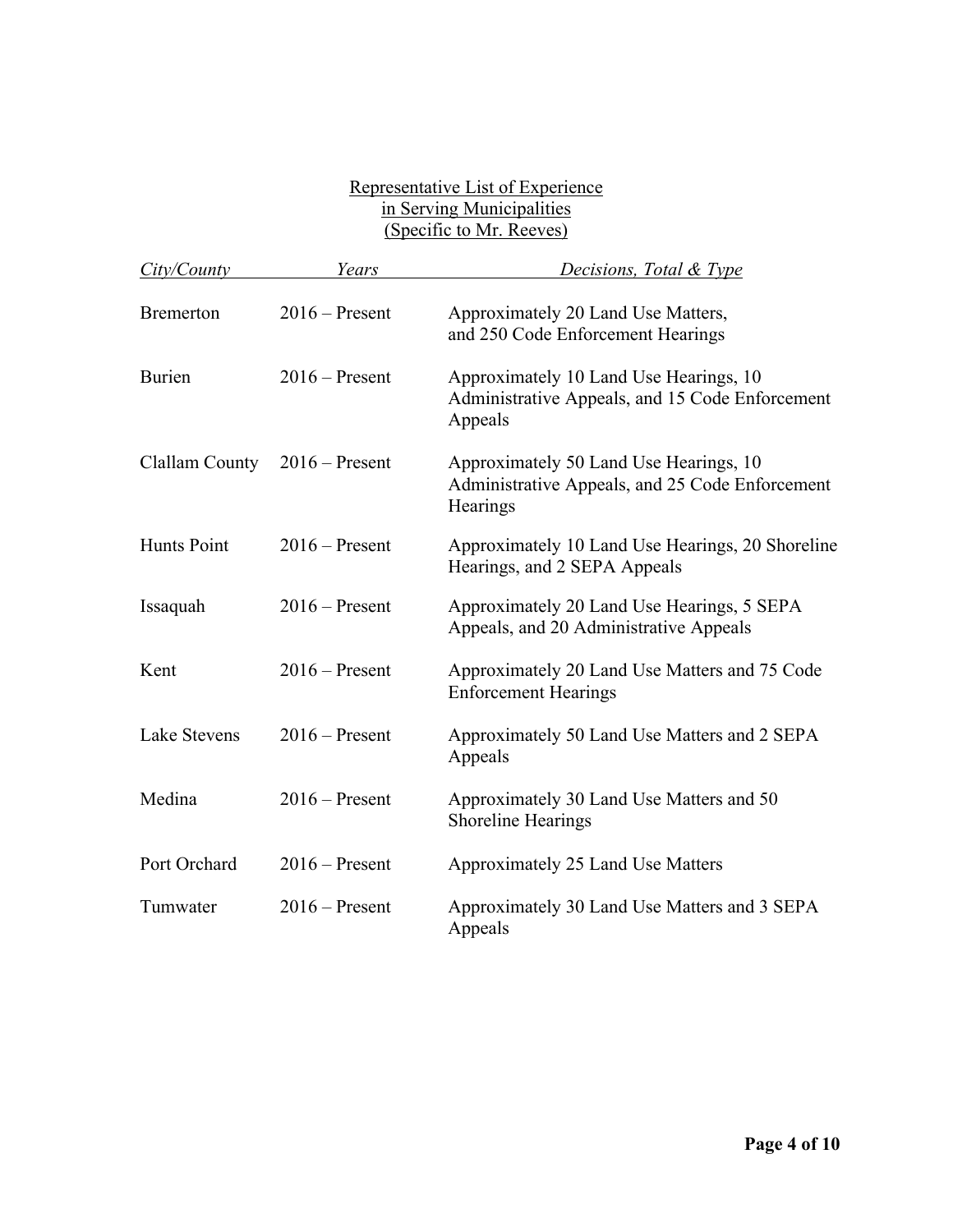#### Firm Expertise & Experience

We currently serve approximately 50 jurisdictions in Washington, including: Anacortes, Arlington, Bainbridge Island, Beaux Arts, Bremerton, Burien, Burlington, Clallam County, Coupeville, Des Moines, Edgewood, Hunts Point, Island County, Issaquah, Kent, Kitsap County, Lacey, Lake Stevens, Langley, Medina, Montesano, Mukilteo, Normandy Park, Oak Harbor, Ocean Shores, Orting, Pierce County, Port Angeles, Port Orchard, Puyallup, SeaTac, Sedro-Woolley, Shoreline, Snohomish, Skagit County, Tukwila, Tumwater, Woodinville, and Yarrow Point.

Sound Law Center is a hearing examiner and land use dispute resolution services company focused on serving Western Washington. For over ten years, "SLC" has been providing its municipal clients with exceptional hearing examiner and land use dispute resolution services. Our hearing examiners are recognized as experts in the legal fields of land use, environmental, and administrative law. Our decisions are informative, cogent, and legally defensible. We pride ourselves on our professionalism, the poise of our hearing examiners, and the thoroughness and timeliness of our readable and legally defensible decisions.

We hold, on average, over 200 land use application hearings a year. As a result, Sound Law Center's hearing examiners have extensive knowledge of the land use and environmental regulations and administrative laws governing development in Washington. Our hearing examiners are well-versed on the details of the Growth Management Act, the Regulatory Reform Act, the Shoreline Management Act, the State Environmental Policy Act, and Washington's Administrative Procedure Act.

We regularly review and interpret rules adopted by the Department of Ecology, the Department of Fish and Wildlife, and the Army Corps of Engineers that impact development applications and our hearing officers often teach planners and attorneys about these developments. We also have extensive experience with hearings under Section 6409(a) of the Middle Class Tax Relief and Job Creation Act of 2012, which involves wireless communication facility applications. Finally, we understand the importance of procedural due process and the appearance of fairness to all proceedings and have methods in place to ensure that all of our hearings satisfy due process requirements.

In addition to holding over 200 land use application hearings a year, we preside over administrative appeal hearings in all of our jurisdictions. We have developed specific strategies—including the use of pre-hearing orders and witness and document lists—to ensure that such hearings are run efficiently. We know the Rules of Evidence and how to rule on objections. We take pride in how our hearing officers conduct hearings with efficiency, civility, and respect for all parties.

Finally, SLC has extensive experience related to code enforcement matters and holds regular code enforcement hearings in several of its jurisdictions, including Bremerton, Burien, Kent, Clallam County, and Pierce County. This includes appeals of violations, civil penalty appeals, and appeals of uninhabitable structure/premises determinations under Chapter 35.80 RCW (and other appeals under the International Building Code).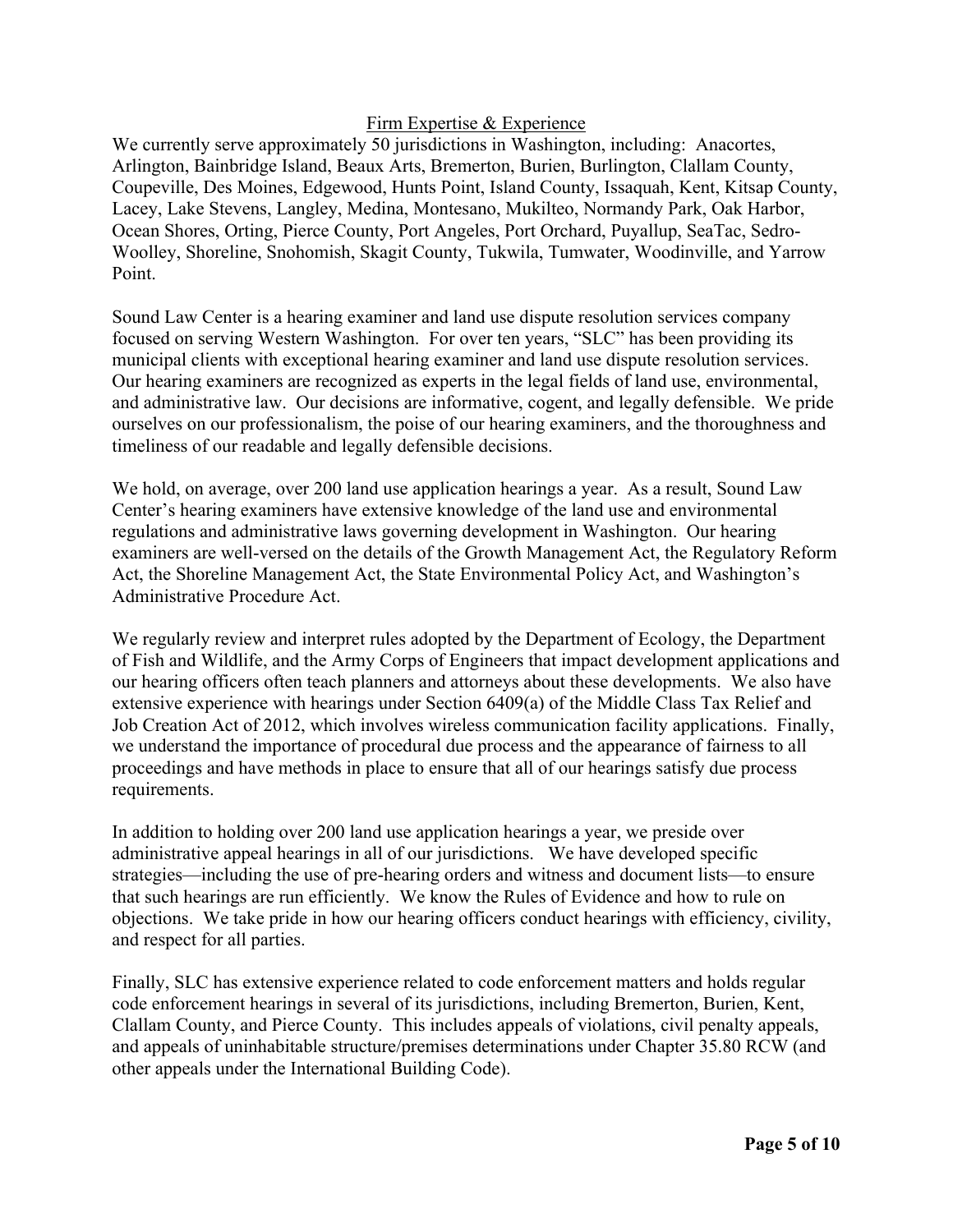#### Availability

We understand from the RFP, and from a review of the Bonney Lake Municipal Code (including Chapters 2.18 and 14.60), that the Hearing Examiner would be primarily responsible for holding land use application hearings on a variety of matters, appeal hearings of administrative decisions, and code enforcement hearings/appeals. As noted above, Sound Law Center has extensive experience holding these types of hearings. Moreover, because SLC has a "stable" of attorneys trained to perform land use hearings, we avoid the kinds of scheduling conflicts or interest conflicts that occur when a municipality contracts with an individual hearing examiner.

*In addition, we note that we propose holding hearings using remote meeting technology*. When the State of Washington first entered "lockdown" in April 2020, in light of the COVID-19 pandemic, Mr. Reeves spent considerable time (at no cost to SLC's jurisdictions) familiarizing himself with the various remote meeting platforms available so that he would be able to move forward, and help our client jurisdictions do the same, with remote hearings. In addition, in many jurisdictions Mr. Reeves ran "test" hearings with remote meeting technology, again at no cost to SLC's jurisdictions. Since then, we have held over 300 hearings using remote meeting technology and are confident in our ability to continue to do so in the future. Moreover, in our experience, this method of providing hearings is preferred by the public and allows for a broader range of public participation than previously occurred. Staff from our client jurisdictions have generally expressed the same view.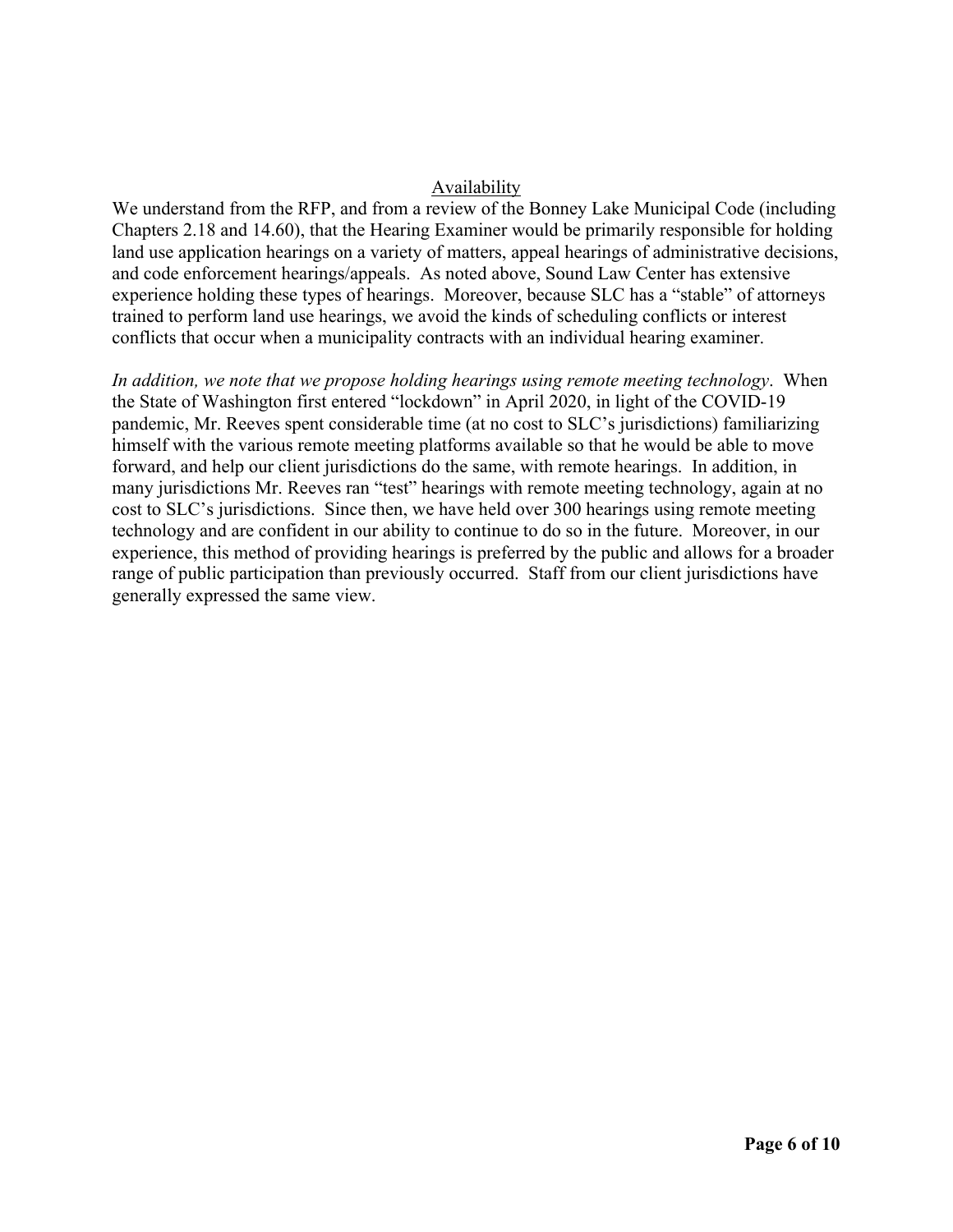## **B. METHODS AND APPROACH**

#### Approach to Hearings

The purpose of the Hearing Examiner system is to provide an objective review of the facts of a land use application or appeal through an expeditious process that affords procedural due process and fundamental fairness. In order to develop the record necessary to make a decision, it is imperative that all interested persons be encouraged to present all relevant facts at hearings through oral or written testimony. The Hearing Examiner facilitates this process by creating an atmosphere that is courteous to witnesses and acknowledges their opinions. A "good result" from the process occurs when all parties believe that they have had the opportunity to present information and, whether they agree with the ultimate decision or not, are left with the feeling that the process was conducted in an efficient, respectful, and fair manner.

We at SLC are successful in meeting the goals of the Hearing Examiner system. We are unbiased, fair, and respectful while being acutely aware of the exposure of municipalities to legal liability in all land use decision-making. Recent court decisions have made it clear that damages will be assessed if a jurisdiction does not follow appropriate decision-making procedures. We adhere to legal requirements of procedural due process and help prevent exposure to liability.

#### Outline of Tasks

For application hearings, our Hearing Examiners generally adhere to the following format:

- The Hearing Examiner provides introductory remarks, briefly explaining the application, applicable laws related to the application (including the Hearing Examiner's jurisdiction and authority to decide the matter), how presentation of evidence will occur, and the order in which public testimony and comment will be received.
- Unless requested otherwise, the Hearing Examiner then receives testimony from the Planner or other City Official primarily responsible for the application and any City witnesses. The Planner typically explains the City's recommendation on the application at this time.
- Following presentation of the City's witnesses, the Hearing Examiner receives testimony from the Applicant and any witnesses the Applicant calls in support of the proposal.
- Next, the Hearing Examiner allows public testimony.
- Following the conclusion of public testimony, the Examiner allows the Applicant and (if necessary) the County to respond to public comments.
- After determining that all public testimony has been received and ensuring that procedural due process has been strictly adhered to, the Hearing Examiner closes the hearing, thanks all present for attending, and explains that a decision shall be forthcoming within 10 business days.
- The Hearing Examiner then produces and issues a decision on the application within 10 business days.

Appeal hearings are also common and, often, provide the greatest challenges for balancing due process with the need for expediency. Despite handling numerous complex appeal cases every year, SLC is proud that our appeal hearings rarely require more than one day of testimony. We accomplish this by having our Hearing Officers adhere to the following hearing format: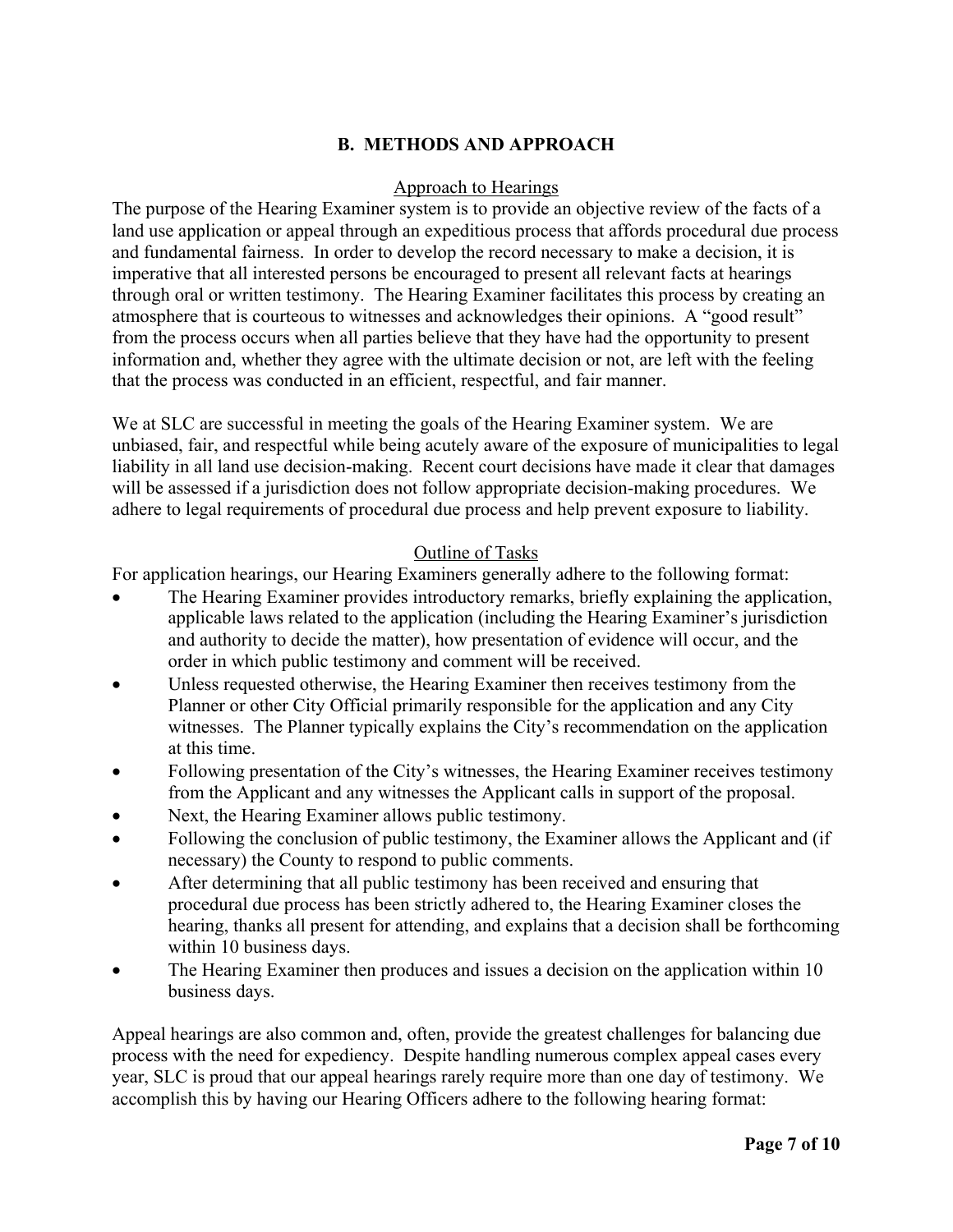- The Hearing Examiner issues a pre-hearing order (prior to the appeal) that clearly delineates what the appeal issues are. This order also requires all parties to submit witness and exhibit lists by a date certain.
- The Hearing Examiner provides introductory remarks, briefly explaining the appeal, applicable laws related to the appeal (including the Hearing Examiner's jurisdiction and authority to decide the matter), how presentation of evidence will occur, and the order in which public testimony and comment will be received.
- The Hearing Examiner facilitates presentation of Appellant witnesses, and crossexamination of those witnesses by the City and Applicant.
- Next, the Examiner facilitates presentation of the City's witnesses, and cross-examination of those witnesses by the Appellant and Applicant.
- Following this, the Examiner facilitates presentation of the Applicant's witnesses, and cross-examination of those witnesses by the City and Appellant.
- Following presentation of all witnesses, the Hearing Examiner allows closing remarks (if requested) from each party.
- After determining that all public testimony has been received and ensuring that procedural due process has been strictly adhered to, the Hearing Examiner closes the hearing, thanks all present for attending, and explains that a decision shall be forthcoming within 10 business days, unless the parties have agreed to a different decision date.
- The Hearing Examiner then produces and issues the decision.

As can be seen above, the steps involved in a 'typical' hearing remain consistent for each hearing and with each hearing officer. SLC uses a checklist approach for each step in the hearing process. For example, we prepare for each hearing by checking our pre-hearing checklist to see that all information needed at the hearing is or will be made available. We conduct the hearing by checking our hearing checklist to make certain all information needed to make a decision is gathered during the hearing and that we have adhered to the requirements of procedural due process and the appearance of fairness doctrine. We write our decisions by checking our decision checklist to make certain all decisions are understandable, legally defensible, and consistent with applicable laws.

Finally, because SLC has a "stable" of attorneys trained to perform land use hearings, we avoid the kinds of scheduling conflicts or interest conflicts that occur when a municipality contracts with an individual hearing examiner.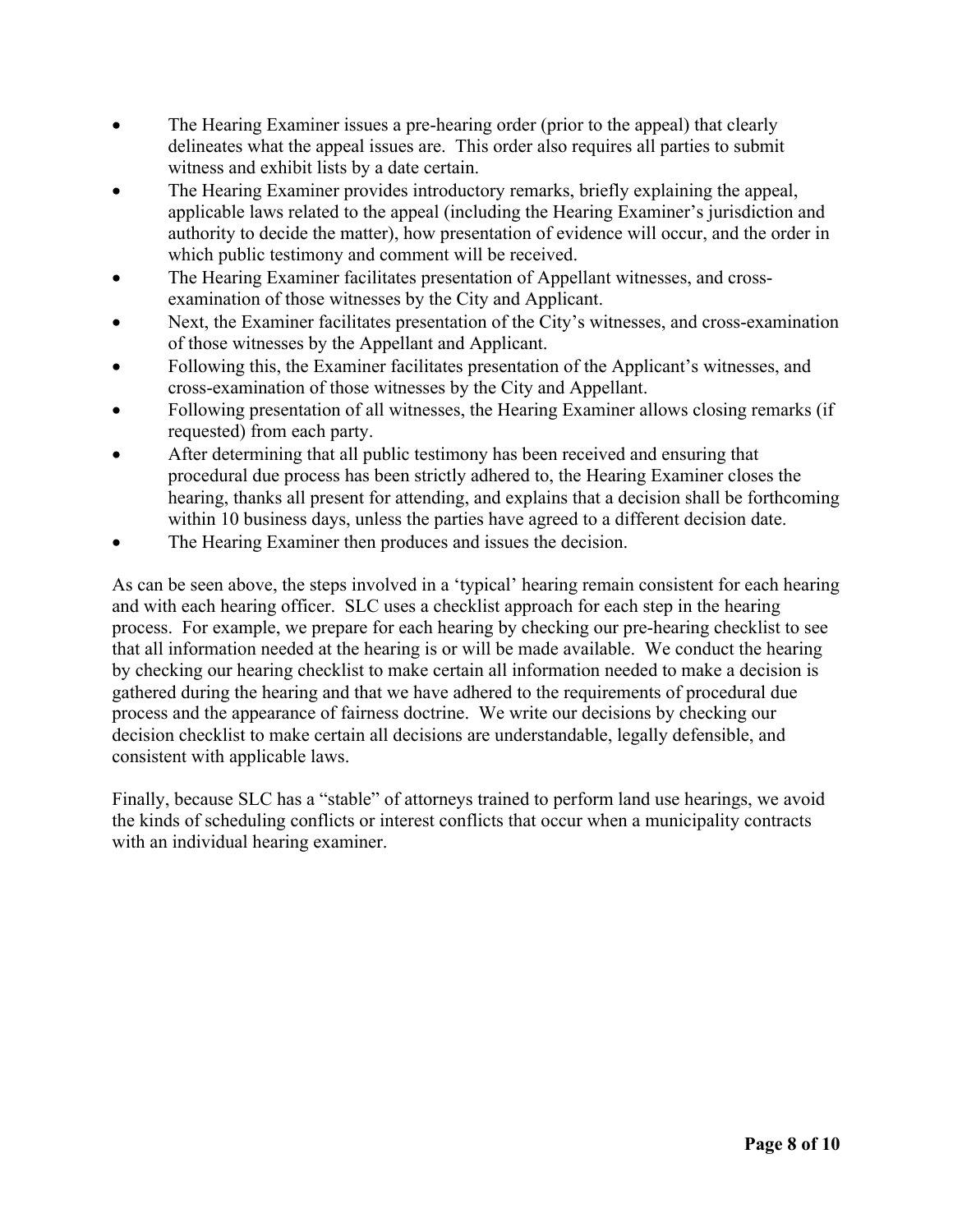#### **C. EXAMPLES OF WRITTEN WORK**

*[Sample decisions are being provided as separate attachments.]* 

#### **D. EXAMPLE RULES OF PROCEDURE**

*[Sample "Rules of Procedure" are being provided as a separate attachment.]* 

## **E. PROFESSIONAL REFERENCES**

Professional References

The following individuals familiar with all aspects of our work as Hearing Examiners and serve as a representative sample of our clients:

Kylie J. Finnell Russ Wright City Attorney Planning Director City of Bremerton City of Lake Stevens 360-473-2345 425-212-3315

Rick Walk **Emma** Bolin City of Lacey City of Port Angeles 360-473-2345 360-417-4752 rwalk@ci.lacey.wa.us ebolin@cityofpa.us

legal@ci.bremerton.wa.us rwright@lakestevenswa.gov

Planning Director Community Development Manager